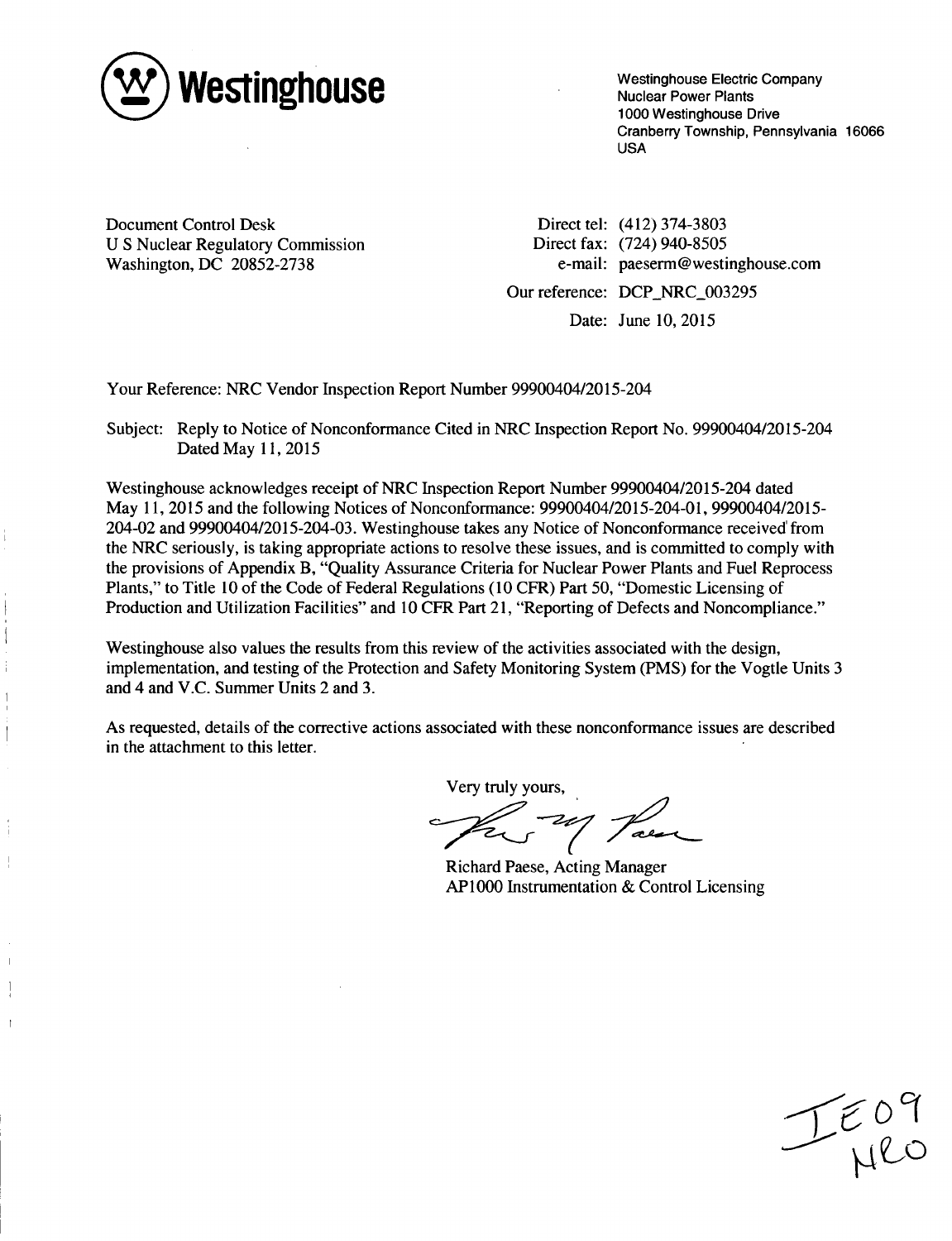DCP\_NRC\_003295 June 10, 2015 Page 2 of 2

cc: Richard Rasmussen Greg Galletti Jeffery Benjamin Rick Easterling Steve Hamilton Michael Corletti David Howell Jan Dudiak Kenneth Lunz Stephen Packard Stanley Dlugolenski Robert Phillips Miguel Vallarta Darryl Muetzel Warren Odess-Gillett Quang Nguyen Lou Jesso Suresh Channarasappa Brian Gaia Paul Russ Sarah DiTommaso Richard Paese Ronald Wessel Ronnie Gardner Peter Varga Marie Blanc

US NRC US NRC Westinghouse Westinghouse Westinghouse Westinghouse Westinghouse Westinghouse Westinghouse Westinghouse Westinghouse Westinghouse Westinghouse Westinghouse Westinghouse Westinghouse Westinghouse Westinghouse Westinghouse Westinghouse Westinghouse Westinghouse Westinghouse Westinghouse Westinghouse Westinghouse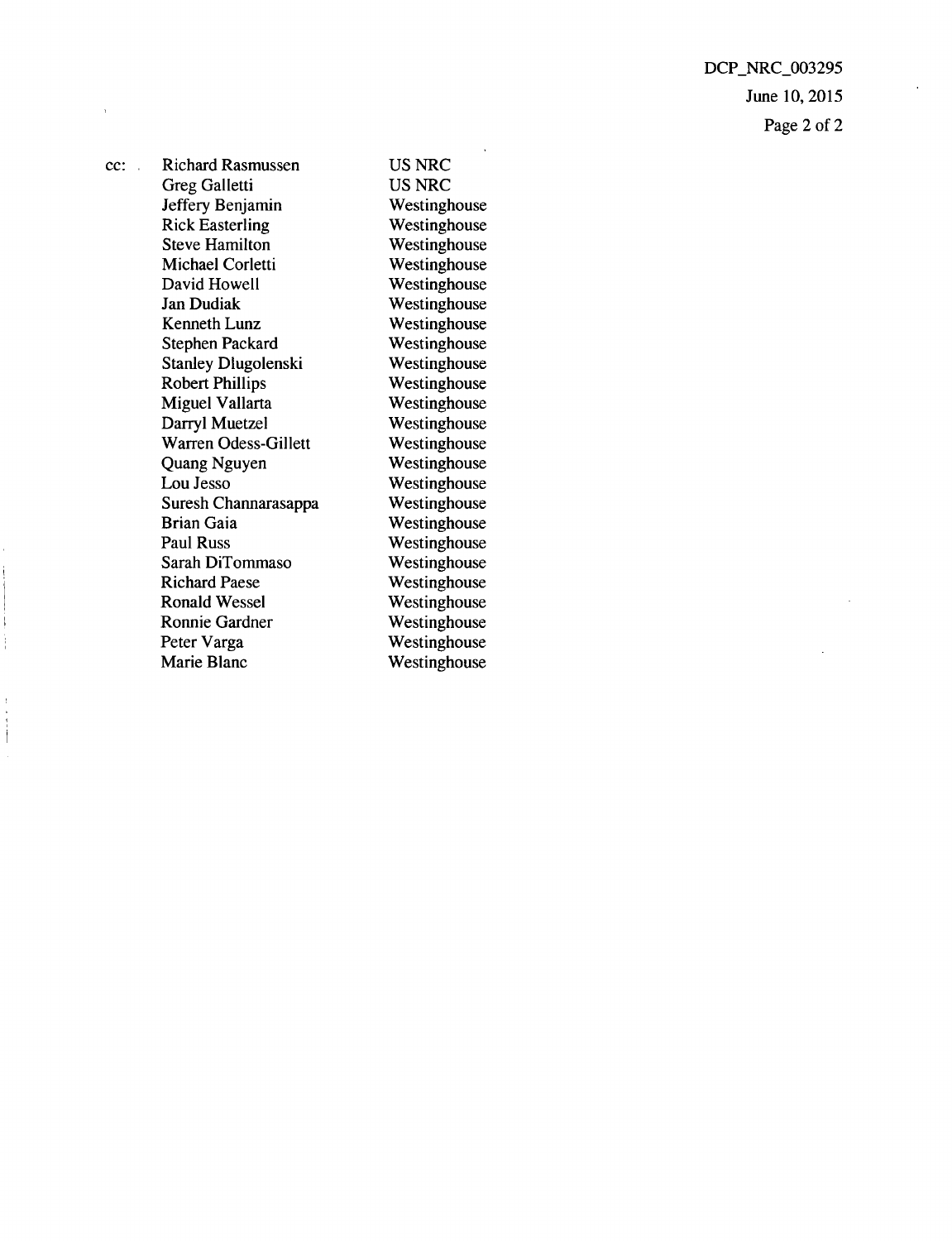### Nonconformance 99900403/2015-204-01

Criterion 1Il, "Design Control," of Appendix B to Title 10 of the Code of Federal Regulations, (10 CFR) Part 50 states, in part, that where a test program is used to verify the adequacy of a specific design feature in lieu of other verifying or checking processes, it shall include suitable qualifications testing of a prototype unit under the most adverse design conditions.

Title 10 CFR 50.55a "Codes and Standards", Section (h)(3) "Protection and Safety Systems" states, in part, that applications for design approvals, design certifications, and combined licenses under Part 52 of Title 10, must meet the requirements for safety systems in Institute of Electrical and Electronics Engineers (IEEE) Std. 603-1991. Additionally, the AP1000 design control document commits to IEEE 384-1981, "IEEE Standard Criteria for Independence of Class 1E Equipment and Circuits," in order to comply with 10 CFR 50.55(h) and IEEE Std. 603-1991.

Contrary to the above, WEC failed to include suitable qualification testing of a prototype unit under the most adverse design conditions as required above. Specifically, IEEE 384-1981, states in part, that the capability of the device to perform its isolation function shall be demonstrated by qualification test. The qualification shall consider the levels and duration of the fault currents on the non-Class **IE** side. However, WEC failed to determine the maximum current transients in the design of the system or demonstrate by qualification test that the maximum levels and duration of the credible short-circuit currents applied to the isolation device's non-Class 1E side would not degrade the operation of the circuit connected to Class 1E side of the device.

### Response:

# 1) *The reason for the noncompliance or, if contested, the basis for disputing the noncompliance:*

*Westinghouse acknowledges the nonconformance and initiated a corrective action on March 26, 2015 within our corrective action program to address the Notice of Nonconformance 99900404/2015-204- 01. The apparent cause analysis (ACA) has determined the following causes:*

- *\* The test methodology was based on the heating effects of the fault (12T) but did not consider the magnetic effects (f2) possible during the peak let through current of the fuse. IEEE 141-1993 was not considered as input during the creation of the testing methodology for Class 1E to non-Class 1E isolation barriers as a means of compliance with IEEE Std 384-1981.*
- *\* Maximum credible fault current is not documented in the design specifications. The design input documentation includes requirements for maximum credible fault voltage but does not include any details on maximum credible fault current.*
- **"** *Testing considering the magnetic effects (f2) of peak let through current was not performed. The analysis and testing for the isolation barriers considered the heat effects (* $I<sup>2</sup>T$ *) as the method of inflicted damage on the barrier and since the fusing incorporated in the design minimizes these effects at the higher current levels, the testing was focused at lower current levels, which were considered worst case.*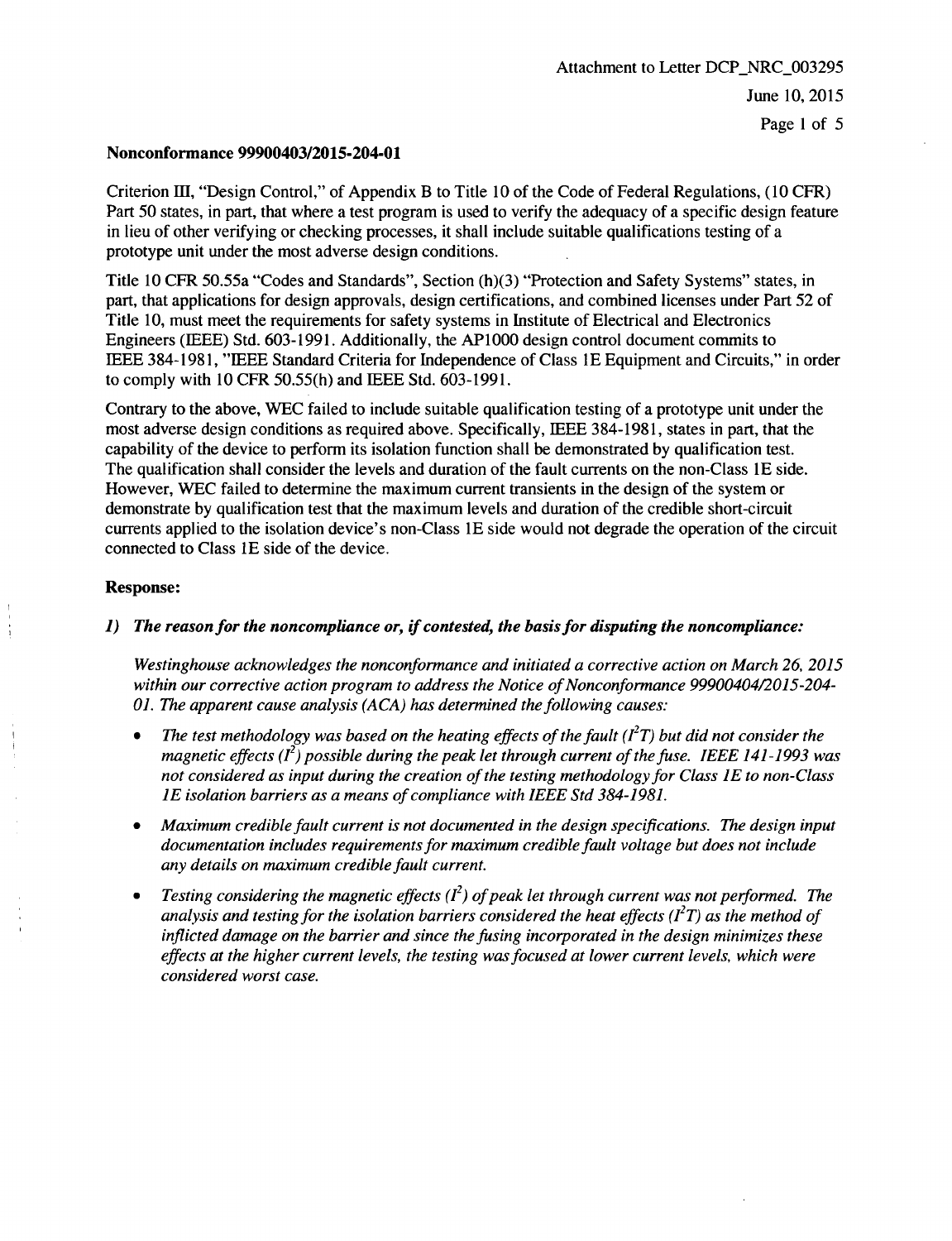## *2) The corrective steps that have been taken and the results achieved:*

*A corrective action issue was initiated to perform an ACA and assign appropriate corrective actions in response to the nonconformance. The ACA evaluated the processes and procedures used to establish the credible fault testing criteria for isolation devices to determine if any revisions are required to assure adequate controls.*

## *3) The corrective steps that will be taken to avoid noncompliance:*

*A corrective action plan has been established to:*

- *\* Establish a standardized methodology for isolation barrier fault testing in accordance with IEEE Std 384-1981 considering the guidance related to low voltage fuses given in IEEE Std 141-1993 section 5.3.20.2. In addition to fault heating effects (* $I<sup>2</sup>T$ *), the methodology will include considerations for magnetic effects (* $I^2$ *) for AP1000 PMS isolation barrier fault testing.*
- **"** *Define the maximum credible fault currents for each AP1O00 PMS isolation barrier circuit.*
- **"** *Performfurther testing, if required, to provide objective evidence of the APIOO PMS isolation barrier capability with regard to the maximum credible fault current.*
- Revise the Fault Testing Report for AP1000 Isolation Barriers incorporating the objective *evidence of the APIO00 PMS isolation barrier capability with regard to the maximum credible fault current.*

## *4) The date when the corrective action will be completed:*

*The date when corrective actions will be completed is contingent on the results of the evaluations of the maximum credible fault currents described above. The evaluations will be completed by October 31, 2015. If additional fault testing is required a schedule will be developed based on the scope of the tests and availability of a test facility.*

### Nonconformance 9990040412015-204-02

Criterion III, "Design Control," of Appendix B to 10 CFR Part 50 states, in part, that, "measures shall also be established for the selection and review for suitability of application of materials, parts, equipment, and processes that are essential to the safety-related functions of the structures, systems and components." WEC procedure, EQ-EV-75-GEN, "Alternate Cabinet Shielding Effectiveness Acceptance Criteria Development," Section 5.0, "Conclusions," provides acceptable shielding criteria to demonstrate that the cabinets used for the U.S. AP1000 PMS are qualified to withstand electromagnetic interference (EMI), radio frequency interference (RFI), and electrostatic discharge (ESD) conditions that would exist before, during, and following a design basis accident without loss of safety function. In cases where alternate cabinet qualification results are being used a combination of acceptance criteria including: frequency response, shielding effectiveness, and cabinet materials of construction shall be evaluated.

Contrary to the above, the NRC inspection team identified that WEC failed to meet the prescribed acceptance criteria defined in EQ-EV-75-GEN to demonstrate that the cabinets (Pentair) used for the U.S. AP1000 Plant Protection and Safety Monitoring System (PMS) were bounded by the Electromagnetic Compatibility (EMC) equipment qualification (EQ) testing performed on an alternate cabinet design (Corry) which formed the basis of WEC's acceptance of the Pentair cabinet design.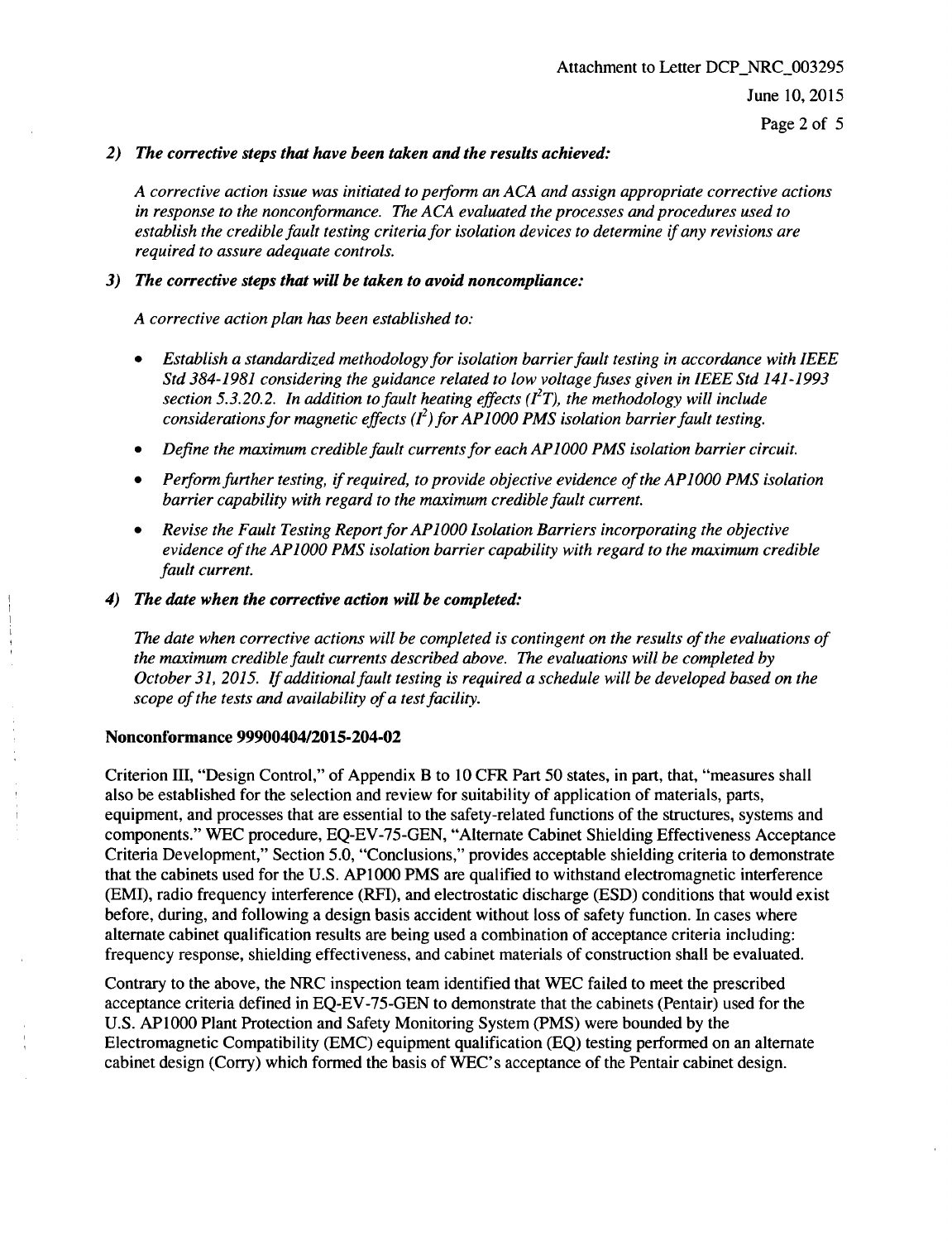### Response:

### **1)** *The reason for the noncompliance or, if contested, the basis for disputing the noncompliance:*

*Westinghouse acknowledges the nonconformance and offers the following discussion regarding the circumstances which resulted in the nonconformance.*

*This issue has been entered into the Westinghouse corrective actions program and an ACA was performed and identified the following organizational issues:*

- **"** *The engineers who approved the qualification reports signed the documents without a disposition of an evaluation of the deviation taken from the test procedure during testing or evaluation of the test results.*
- *\* There is an inadequate process to ensure that restrictions identified during equipment qualification (EQ) testing are documented in the downstream EQ reports. Users of the Pentair cabinet were not aware that further testing or evaluations were required to demonstrate qualification.*
- **"** *The ACA also identified inadequate work turnover during staff changes as contributing human performance factors.*

#### *2) The corrective steps that have been taken and the results achieved:*

*An extent of condition was performed and all users of the Pentair cabinet were identified from the Westinghouse purchasing system.*

*Westinghouse contracted the test lab to perform the required post-processing of test data and provide an updated test report for the Pentair cabinet. The post-processed data shows that the EMC shielding effectiveness of the Pentair cabinet is equal to or better than the EMC shielding effectiveness of the Corry cabinet for most frequencies that are applicable to the required EMC testing. The differences are minor for the frequencies where the Pentair cabinet has less shielding effectiveness than the Corry cabinet.*

*The post-processed test data will be used to support evaluations of the EMC type testing results for the components mounted inside the cabinet to demonstrate that the use of the Pentair cabinet does not invalidate previous EMC type testing of the components using a Corry cabinet.*

#### *3) The corrective steps that will be taken to avoid noncompliance:*

*An evaluation of the EMC type testing for the safety systems components will be performed to demonstrate the equipment subjected to EMC type testing in a Corry cabinet remain qualified when installed in a Pentair cabinet. The evaluations will show that the equipment is not sensitive to EMC disturbances at the identified frequencies where the Pentair cabinet has less shielding effectiveness than the Corry cabinet, or that sufficient margin is available from the EMC test limits so that the differences in shielding effectiveness is acceptable.*

*If these evaluations cannot demonstrate qualification then additional EMC type testing of safety components will be performed in a Pentair cabinet at those frequencies where the Pentair EMC shielding effectiveness does not meet or exceed the EMC shielding effectiveness of the Corry cabinet. The EQ reports for the impacted safety systems will be updated to include this additional information.*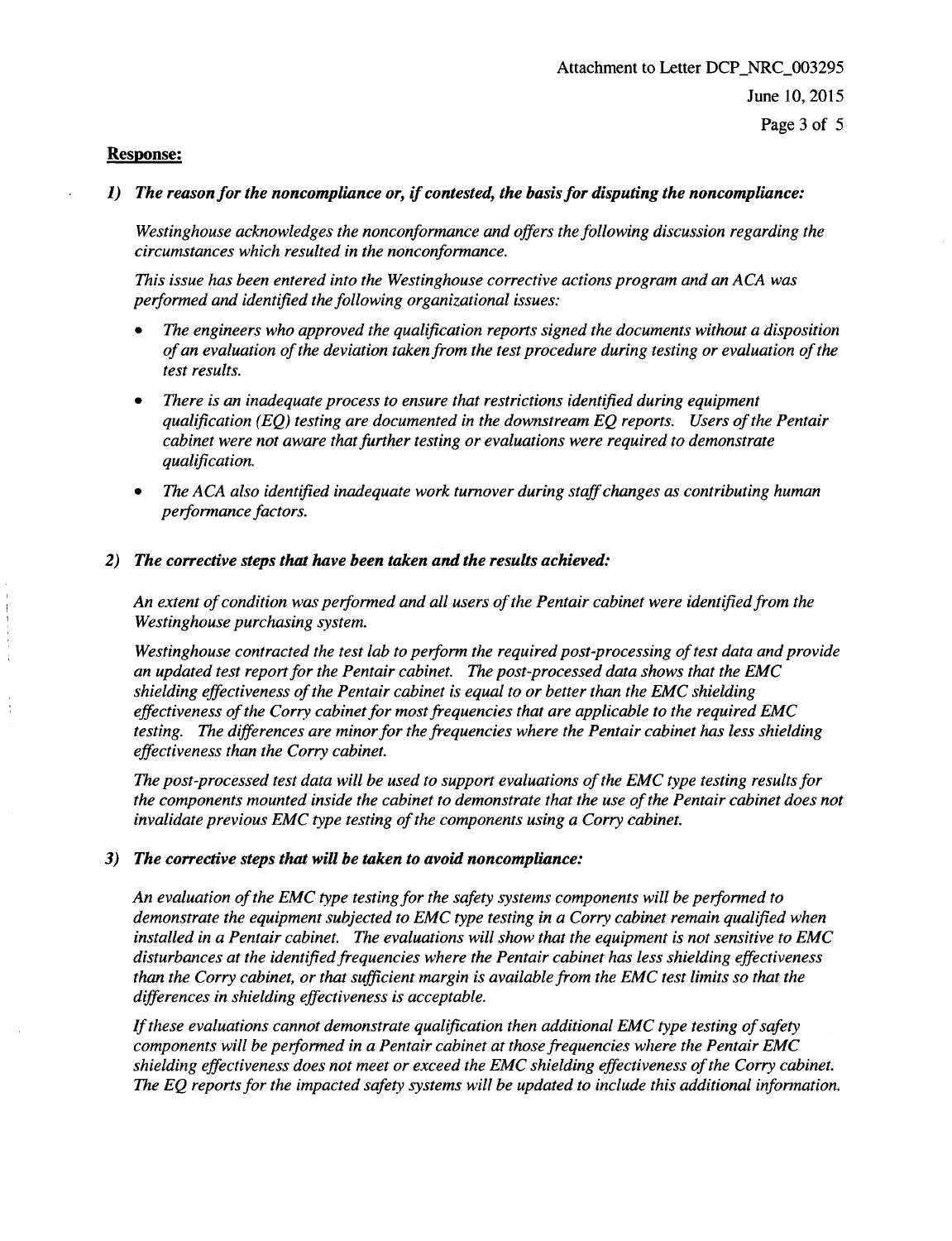Page 4 of 5

*The ACA identified the following corrective actions to prevent recurrence of this nonconformance:*

- *\* The applicable Westinghouse EQ work instructions and procedures will be reviewed to ensure that the process for approving test reports requires that any deviations must include a disposition of that deviation before the report is approved.*
- *\* Westinghouse EQ work instructions and procedures will be reviewed to ensure adequate process controls are prescribed that any restrictions that result from EQ testing will be entered into the Westinghouse corrective actions program. The restrictions will be described in the EQ summary reports and associated technical documentation for the equipment being qualified.*
- *\* Westinghouse EQ personnel will be trained to any modified or new work instructions or procedures.*
- 4) *The date when the corrective action will be completed:*

*The corrective actions will be completed by December 31, 2015.*

## Nonconformance 99900403/2015-204-03

Criterion III, "Design Control," of Appendix B to 10 CFR Part 50 states, in part, that "measures shall also be established for the selection and review for suitability of application of materials, parts, equipment, and processes that are essential to the safety-related functions of the structures, systems and components."

WEC 7.2, "Dedication of Commercial Grade Items," Section 7.2 states, in part, that "dedication activities required to ensure that a commercial grade item meets the quality and performance requirements specified for a SR [safety-related] application shall be described in the CDIs [commercial-grade dedication instructions]." In addition, Appendix H of WEC 7.2 describes the criteria to be used in the CDI and verified when utilizing a supplier which has obtained certification to ANSI/ISO/IEC 17025 from a U.S. accredited organization.

Contrary to the above, WEC failed to establish adequate measures for the selection and review for suitability of criteria to verify the critical characteristic for calibration of measuring and test equipment used for EMC testing services for U.S. AP1000 PMS. Specifically, for CDI-4064, EMC testing services that were performed by Keystone Compliance, LLC, Specifically, WEC failed to identify appropriate acceptance criteria, such as scope of the calibration lab's current certification and any technical requirements, such as accuracies, tolerances, and ranges of measuring and test equipment to be used, in order to verify that the equipment used for the EMC testing of PMS was appropriately calibrated.

# Response:

j

# 1) *The reason for the noncompliance or, if contested, the basis for disputing the noncompliance:*

*Westinghouse acknowledges the nonconformance and offers the following discussion regarding the circumstances which resulted in the nonconformance.*

*As documented in Commercial Grade Survey Report WES-2012-365-R, dated January 24, 2013, Westinghouse evaluated Keystone accreditation to an ISO 17025 program for EMC testing, as well as requirements that Keystone must have their test equipment calibrated by suppliers with an accredited ISO 17025 program.*

*The Method 2 Commercial Grade Survey (CGS) of Keystone performed in 2012 in accordance with CDI-4064, Revision 2, reviewed sample Inspection Measuring and Test Equipment (IM&TE) to*